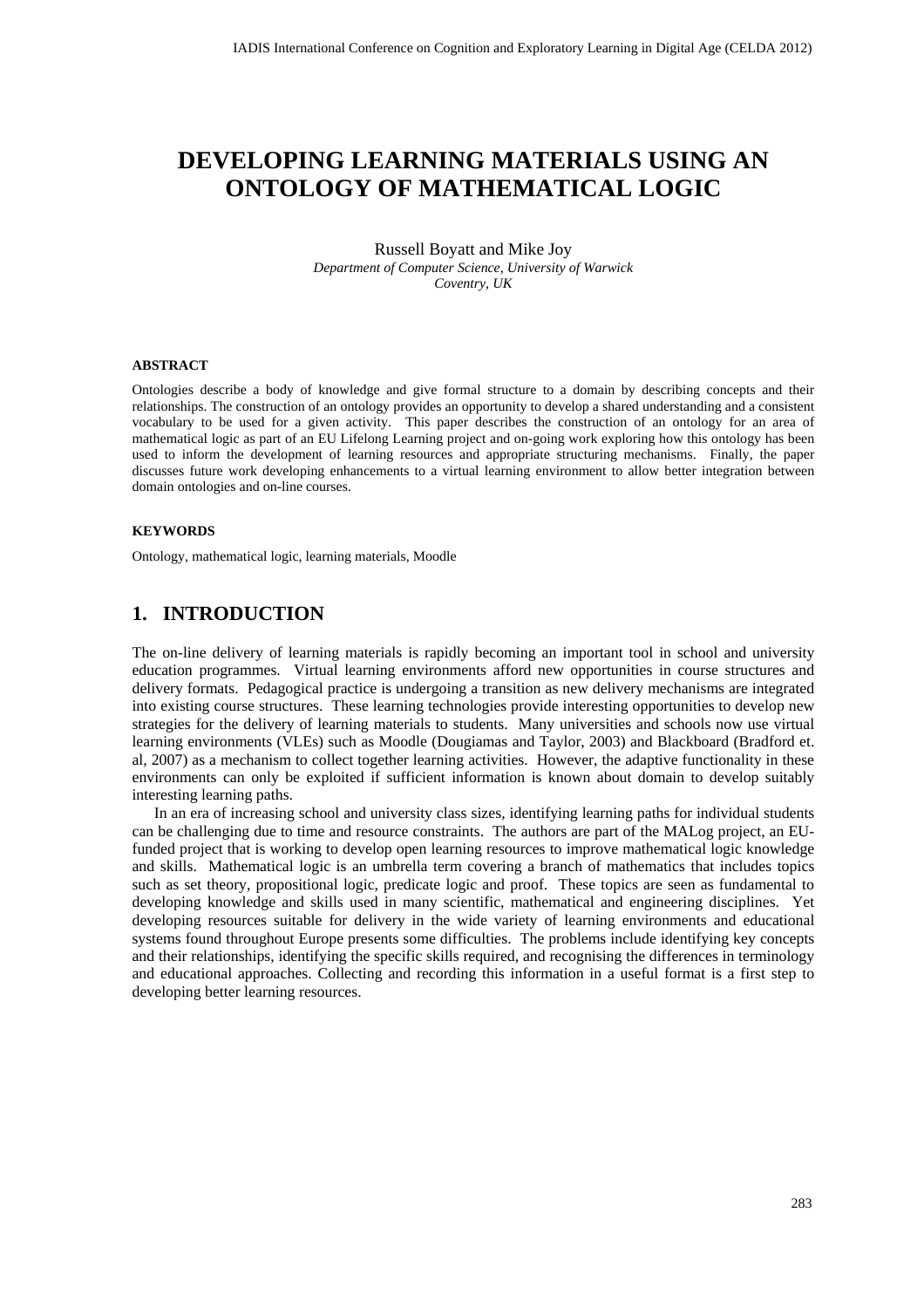

Figure 1. Ontology classes representing set theory topics*.*

Building an ontology of a knowledge domain allows a shared representation of concepts and their relationships to be explored. When the knowledge domain (in this case mathematical logic) is described with an appropriate level of detail, the information can be useful enough to inform the structure and content of appropriate learning resources. Furthermore, the information gathered can be used to develop learning paths suitable for students with a range of abilities and educational backgrounds. The approach taken here has been to develop an ontology of mathematical logic which identifies key mathematical concepts, mathematical topic areas and prerequisite information.

The aim of this project is to use the information gathered in the ontology of mathematical logic to develop a suitable course structure. Assessing existing knowledge and providing suitable remedial support is vital to successful learning (Fensham, 1972). An individual learning path will be appropriate to the needs of the student by accounting for their individual learning style and rate of progress. By identifying problematic concepts, the adaptive functionality found in many VLEs can be exploited to produce learning paths where material is automatically recommended to students based on their progress through learning materials. This paper describes the construction of an ontology in the area of mathematical logic and describes on-going work that uses this ontology to develop and structure educational resources appropriate for a range of students.

## **2. ONTOLOGIES AND LEARNING**

An ontology provides a mechanism to formally represent a body of knowledge. One of the earliest definitions of ontologies (as used in information science) is the "specification of a conceptualization" (Gruber, 1995). Ontologies have since developed into an important technology of the Semantic Web (Berners-Lee, 2001), adding machine recognisable meta-data to information available on the World Wide Web and providing new opportunities in data processing, sharing and reasoning. Technologies such as RDF and the Web Ontology Language (OWL) have supported the development of the Semantic Web and emphasised the importance of the ontology concept. Outside information science, the medical science community have developed numerous examples of ontologies covering human, plant and animal biology demonstrating how large vocabularies can be successfully developed, used and further explored.

In a learning context, an ontology can be used to formally describe a set of concepts (or topics) and the relationships between these concepts. A domain ontology can be used to describe an agreed organisation of concepts and a shared vocabulary which can be used to ensure consistent use of technical terms. An ontology can provide students with a mediating artefact to aid understanding of the structure and vocabulary of a domain. Henze et. al. (2004) demonstrate how ontologies can be used to personalise e-Learning material and recent work by Laroussi (2012) describes how ontologies can be used to model user behaviour in adaptive learning environments. The MALog project has been developing an ontology to provide a description of the topics in the mathematical sub-field of mathematical logic. The ontology has been constructed from a detailed survey of mathematical logic textbooks, Internet resources and other material to identify specific concepts and topics. Key words and phrases have been identified and organised into categories, first more general and then categories with increasing specificity. High level categories became entities within the ontology class hierarchy (e.g. 'set theory', 'axiomatic set theory') and specific concepts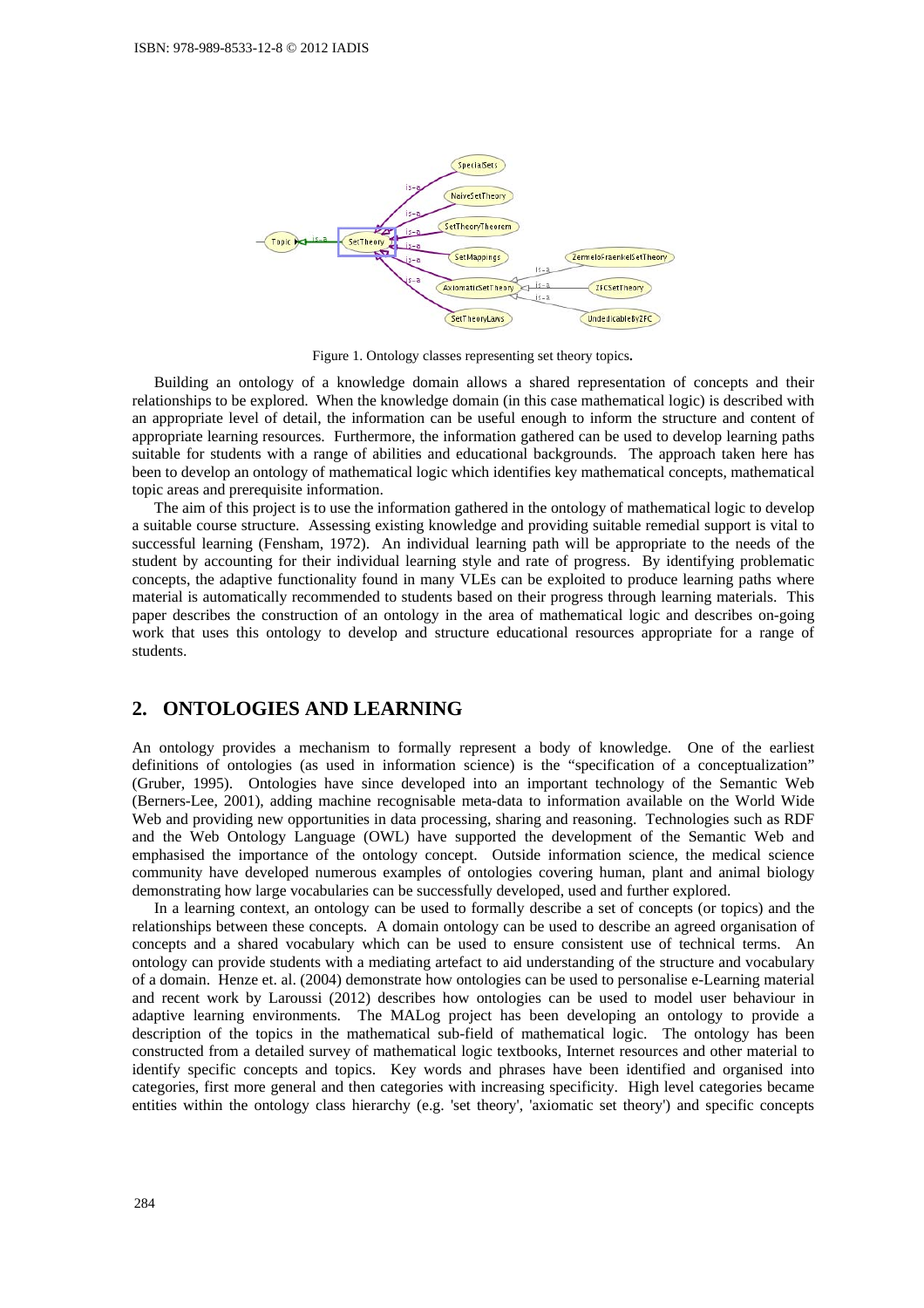within those areas have been created as individuals within the ontology and classified under one or more ontology classes. Figure 1 shows an example of this hierarchy. As part of the process, information about the relationships between specific concepts has also been recorded within the ontology. Related topics are linked, similar concepts from different sub-fields are identified and mathematical symbols are connected to concepts. Production of the ontology is the result of a negotiation of meaning of the domain of mathematical logic. Further information on the strategy used for developing the ontology is described in Boyatt and Joy (2010).

# **3. ONTOLOGIES AND LEARNING MATERIAL DEVELOPMENT**

The construction of the ontology is motivated by the desire to identify the mathematical logic topics and relationships between these topics suitable for inclusion in a set of related learning materials. The ontology is used as the semantic foundation giving an initial structure to the development of learning materials. The initial version of the ontology identified over 500 concepts (as ontology individuals) and 60 categories and sub-categories (recorded as ontology classes). The ontology information was then used to develop units of material on mathematical logic topics. The categories provided learning material authors with initial suggestions for how to structure units of material. The concepts (individuals) within each category (class) immediately provides a list of concepts to be included within a unit of learning material. For example, the 'NaiveSetTheory' class included concepts such as 'Set\_Union', 'Set\_Intersection and 'Set\_Membership' suggesting a unit of material covering naïve set theory. For many topics it was easy to identify specific concepts but for some topics this process exposed differences in educational systems for how concepts should be organised and related. Explicitly enumerating mathematical concepts in the ontology also ensured concepts were not missed or duplicated inappropriately in the learning materials. Additional information stored such as related concepts and mathematical symbols could also be accessed by the material authors.

The MALog project is a collaborative project between several European countries requiring the development of material in five different languages. Ensuring consistent use of mathematical terminology has been aided considerably by the shared vocabulary and representation of knowledge stored in the ontology. The shared artefact has ensured that learning material has been developed with consistent use of terminology. Consistent use of terms has reduced the possibility of learners becoming confused with similar mathematical concepts. Recording the reuse of terms has also allowed us to provide navigation aids to learners by allowing them to identify all instances of specific concepts, e.g. allowing a learner to find all instances of the concept 'Cardinality' within the material. This mechanism has been provided by developing software to read the OWL ontology file and display information within Moodle listing concepts related to the current activity.

Other mathematical ontologies such as GeoSkills ontology developed by the I2Geo project identified specific competencies that learners can hold (Libbrecht et. al, 2008). These competencies connect together different topics to represent a particular understanding that should be held by the learner. This approach has been adopted for the mathematical logic ontology identifying competencies for three categories of learner: high-school students, university undergraduate students and industry workers. Over 100 competencies have been identified for each of these class of learners and are represented in the ontology in the 'Comptency' class. For example, the 'Create\_truth\_table\_for\_NAND' relates the concepts (ontology individuals) for 'AND' and 'NOT'. For the learner material author, the competencies provide a structure to units of learning materials and help build a basic structure of conceptual prerequisites. We are developing software that reads the entities from the OWL ontology file (using the Apache Jena API) and creates activities within Moodle that relate to each competency. Activities are ordered appropriately within the environment (using the limited adaptive functionality available) to ensure that students encounter material about 'AND' and 'NOT' before learning specifically about 'NAND'. The student using the ontology information can use the information to identify their attainment level and the competencies they should understand. Quizzes that test specific competencies are created ready for learning material authors to insert suitable questions that would enable the next set of material within the environment.